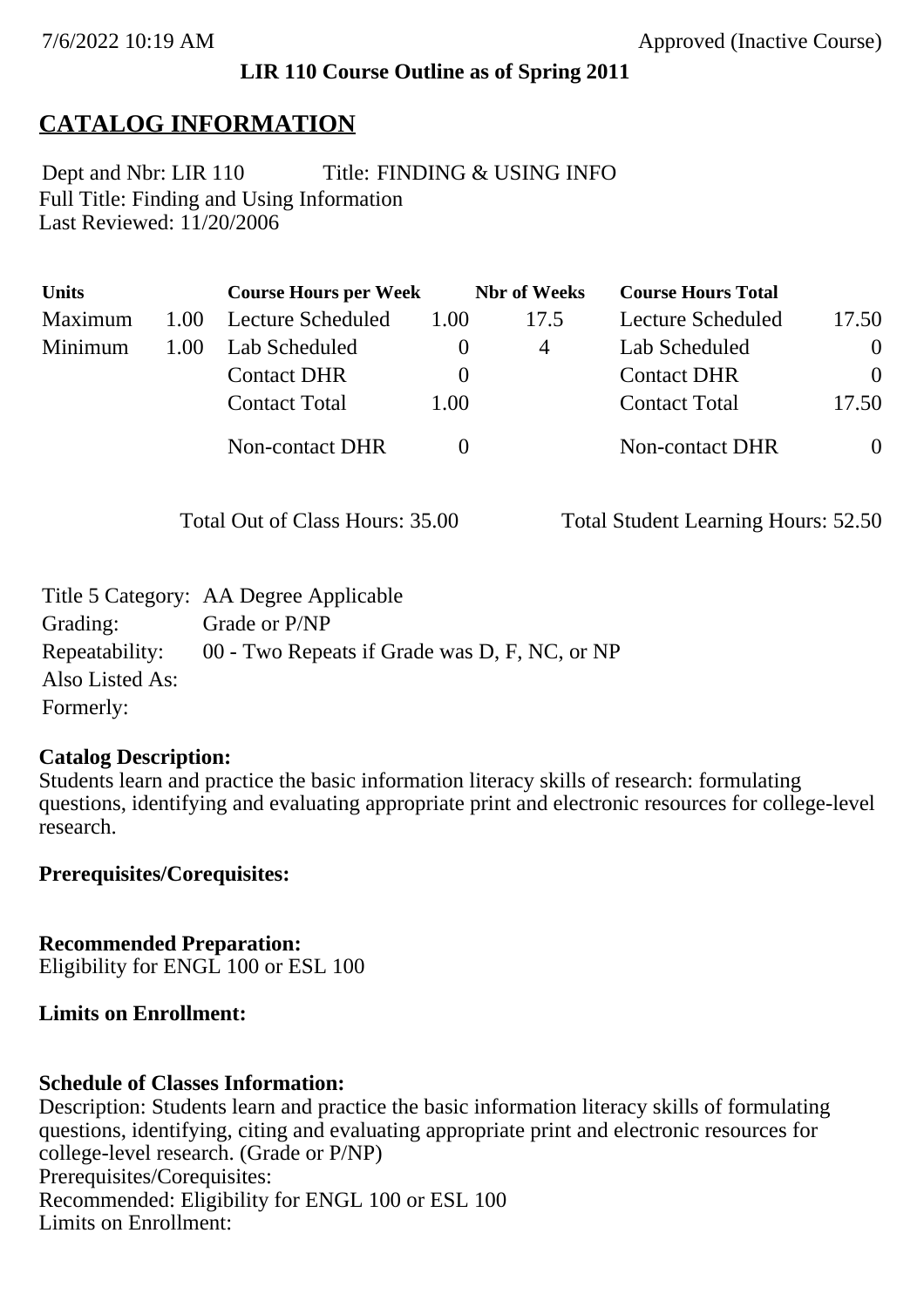# **ARTICULATION, MAJOR, and CERTIFICATION INFORMATION:**

| <b>AS Degree:</b>    | <b>Area</b>          | <b>Information Literacy</b> | Effective:<br>Spring 2001 | Inactive:<br>Spring 2011 |
|----------------------|----------------------|-----------------------------|---------------------------|--------------------------|
| <b>CSU GE:</b>       | <b>Transfer Area</b> |                             | Effective:                | Inactive:                |
| <b>IGETC:</b>        | <b>Transfer Area</b> |                             | Effective:                | Inactive:                |
| <b>CSU Transfer:</b> |                      | Effective:                  | Inactive:                 |                          |
| <b>UC</b> Transfer:  |                      | Effective:                  | Inactive:                 |                          |

# **CID:**

# **Certificate/Major Applicable:**

[Major Applicable Course](SR_ClassCheck.aspx?CourseKey=LIR110)

# **COURSE CONTENT**

# **Outcomes and Objectives:**

Upon completion of this course, students will be able to:

- 1. Define the information research need
- 2. Formulate questions based on the defined need
- 3. Locate, identify, and use appropriate print or electronic information
- 4. Evaluate the source, relevancy and quality of the information
- 5. Recognize ethical and legal issues pertaining to the use of information and information technology
- 6. Use appropriate citation formatting

# **Topics and Scope:**

- I. Overview of information
	- A. Develop an understanding of information for academic work and personal needs
	- B. Understand information categories that include statistics, facts, popular vs. scholarly
	- C. Determine the scope of information needs based on research needs and length of paper
- II. Skills necessary for beginning research
	- A. Examine a research need
	- B. Define a topic in a statement or question
	- C. Identify keywords
	- D. Broaden or narrow the topic statement if necessary
- III. Variety of information resources for research needs
	- A. Use different types of resources including print and non-print.
	- B. Determine the appropriate resource for an information need
- IV. Research methods and construct search strategies
	- A. Write search statements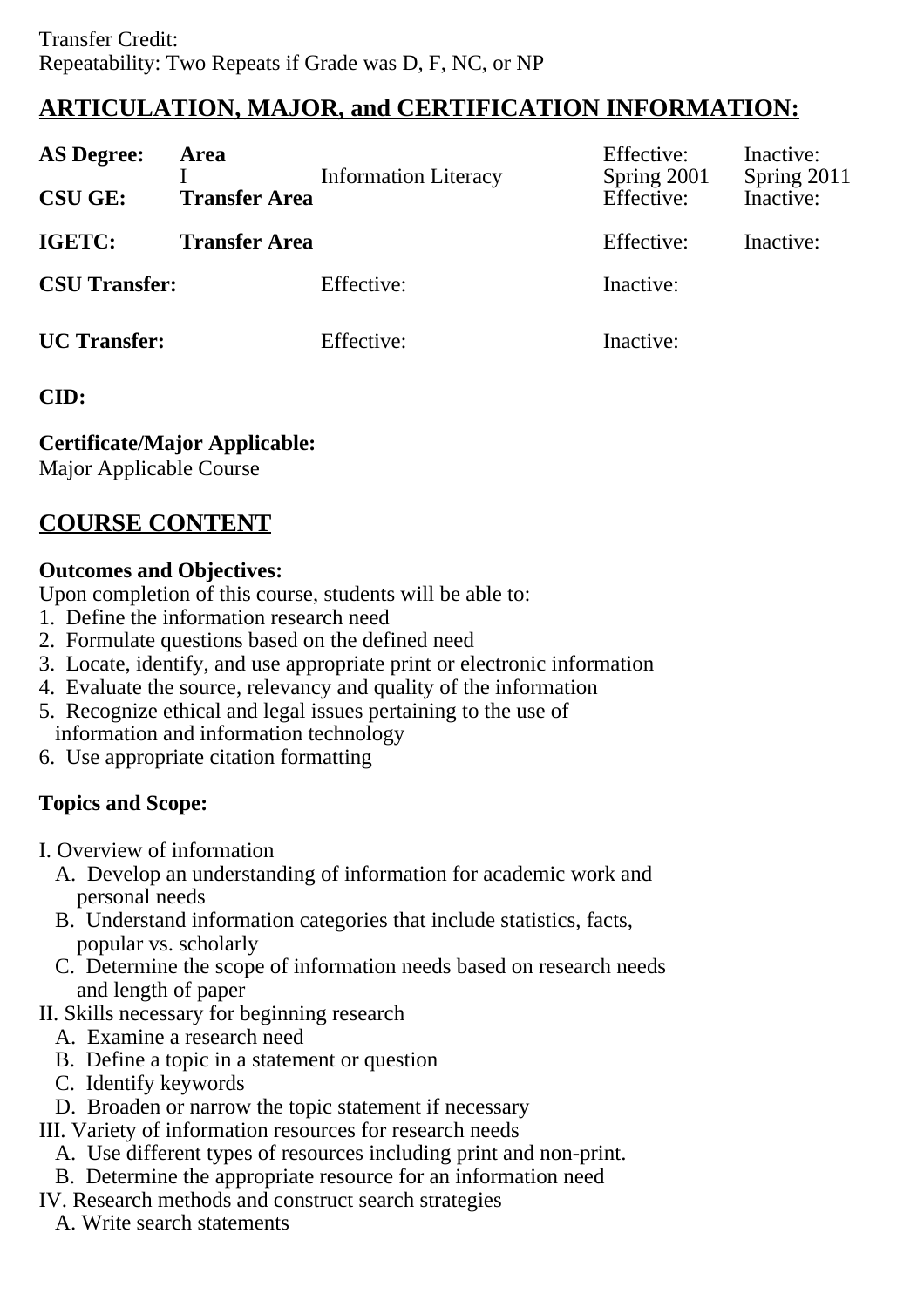- B. Use a variety of database search features
- C. Evaluate results and modify search strategy
- V. Accessing resources
	- A. Library resources in the library or remotely
- B. Other resources according to appropriate protocols
- VI. Evaluating research results based on criteria such as relevance, topic coverage and currency to determine quality and appropriateness
- VII. Defining information needs, organize and summarize information found.
- VIII. Acceptable use and documentation formats

for research purposes

- A. Identify copyrighted material
- B. Differentiate between "fair use" and plagiarism
- C. Use standard citation formatting

#### **Assignment:**

Representative Assignments:

- 1. Worksheets on aspects of the research process and appropriate use of resources.
- 2. Read, summarize, and evaluate articles.
- 3. In class exercises on research skills and appropriate use of resources.
- 4. Final project that demonstrates comprehension of the research process and appropriate use of resources.
- 5. Quizzes, midterm exam and/or final exams.

### **Methods of Evaluation/Basis of Grade:**

**Writing:** Assessment tools that demonstrate writing skills and/or require students to select, organize and explain ideas in writing.

Written homework, Term papers, Final project Writing

**Problem Solving:** Assessment tools, other than exams, that demonstrate competence in computational or noncomputational problem solving skills.

Homework problems, In class exercises Problem solving  $2.60\%$ 

**Skill Demonstrations:** All skill-based and physical demonstrations used for assessment purposes including skill performance exams.

Class performances, Performance exams, In class exercises  $\begin{bmatrix} S_{1,1} & S_{1,2} & S_{1,3} \end{bmatrix}$  Skill Demonstrations

**Exams:** All forms of formal testing, other than skill performance exams.

Multiple choice, True/false, Matching items, Completion, short answer, short essays

 $10 - 60\%$ 

 $2 - 60%$ 

5 - 30%

Exams 10 - 45%